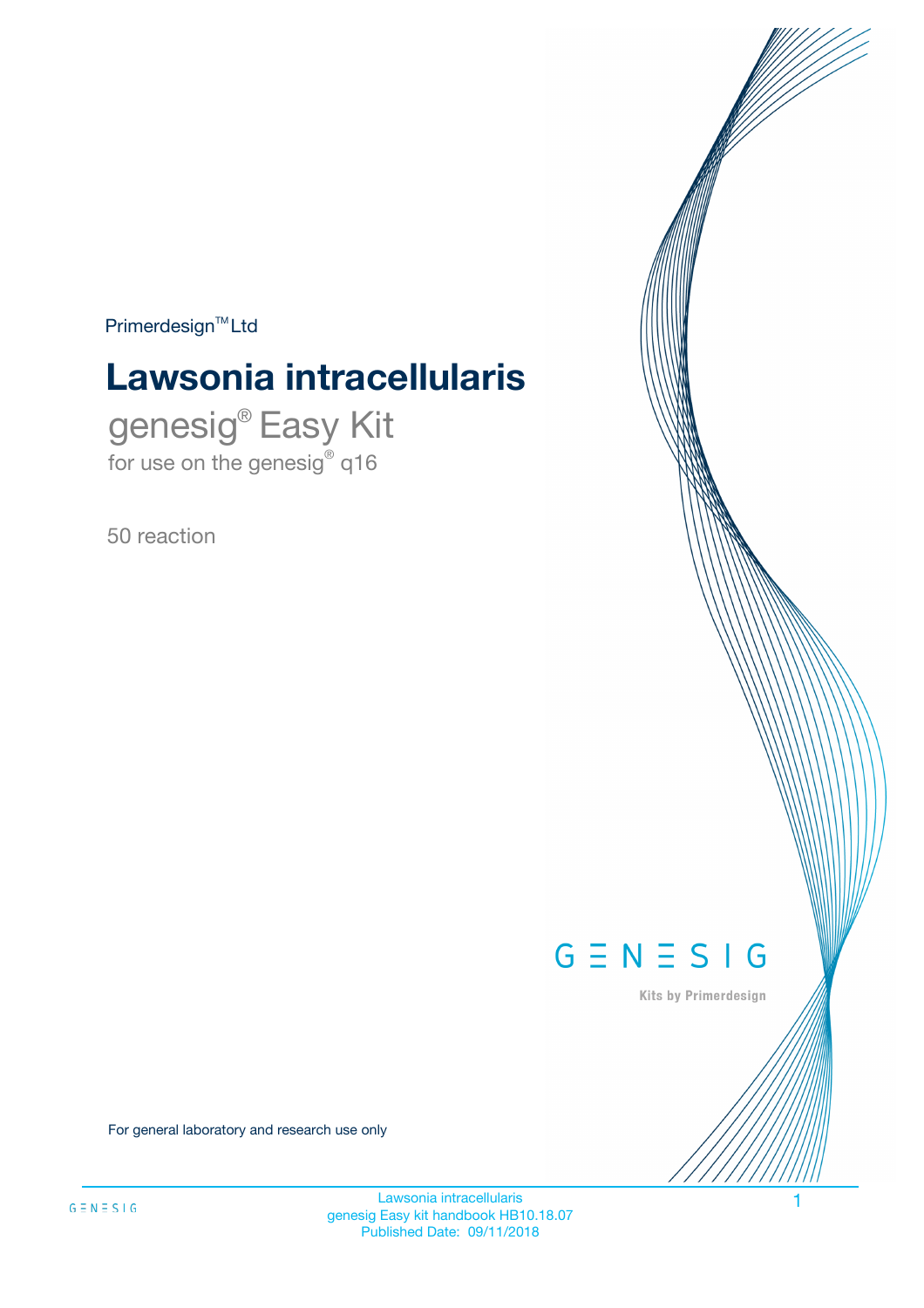## genesig® Easy: at a glance guide

#### **For each DNA test**

| Component                      | <b>Volume</b> | Lab-in-a-box pipette |  |
|--------------------------------|---------------|----------------------|--|
| L.intracellularis reaction mix | 10 µl         |                      |  |
| <b>Your DNA sample</b>         | 10 µl         |                      |  |

#### **For each positive control**

| Component                      | Volume          | Lab-in-a-box pipette |  |
|--------------------------------|-----------------|----------------------|--|
| L.intracellularis reaction mix | 10 <sub>µ</sub> |                      |  |
| Positive control template      | 10 <sub>µ</sub> |                      |  |

#### **For each negative control**

| Component                      | <b>Volume</b>   | Lab-in-a-box pipette |  |
|--------------------------------|-----------------|----------------------|--|
| L.intracellularis reaction mix | 10 <sub>µ</sub> |                      |  |
| <u>Water</u>                   | 10 <sub>µ</sub> |                      |  |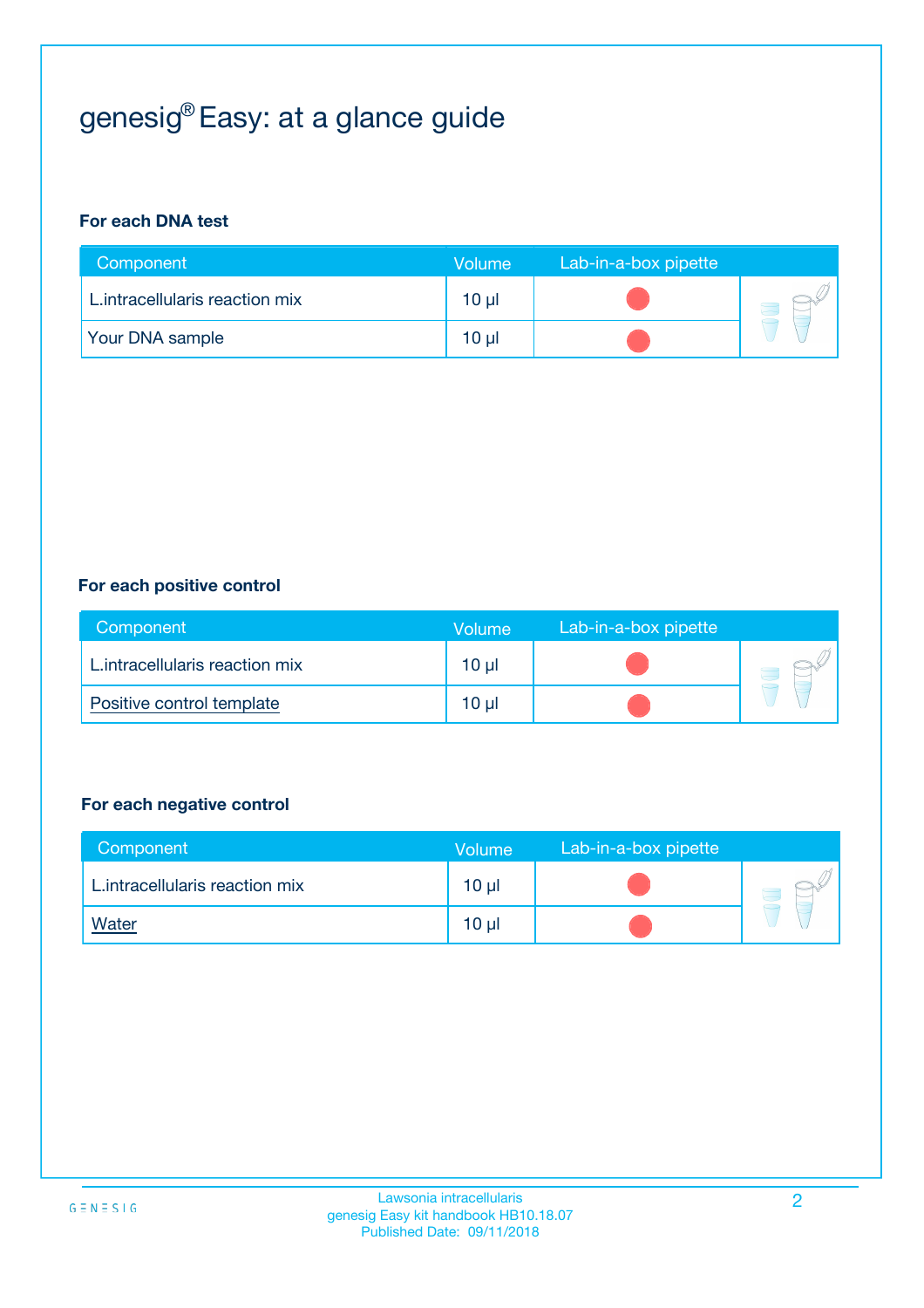## Kit Contents



## Reagents and equipment to be supplied by the user

#### **genesig® q16 instrument**

#### **genesig® Easy Extraction Kit**

This kit is designed to work well with all processes that yield high quality RNA and DNA but the genesig Easy extraction method is recommended for ease of use.

#### **genesig® Lab-In-A-Box**

The genesig Lab-In-A-Box contains all of the pipettes, tips and racks that you will need to use a genesig Easy kit. Alternatively if you already have these components and equipment these can be used instead.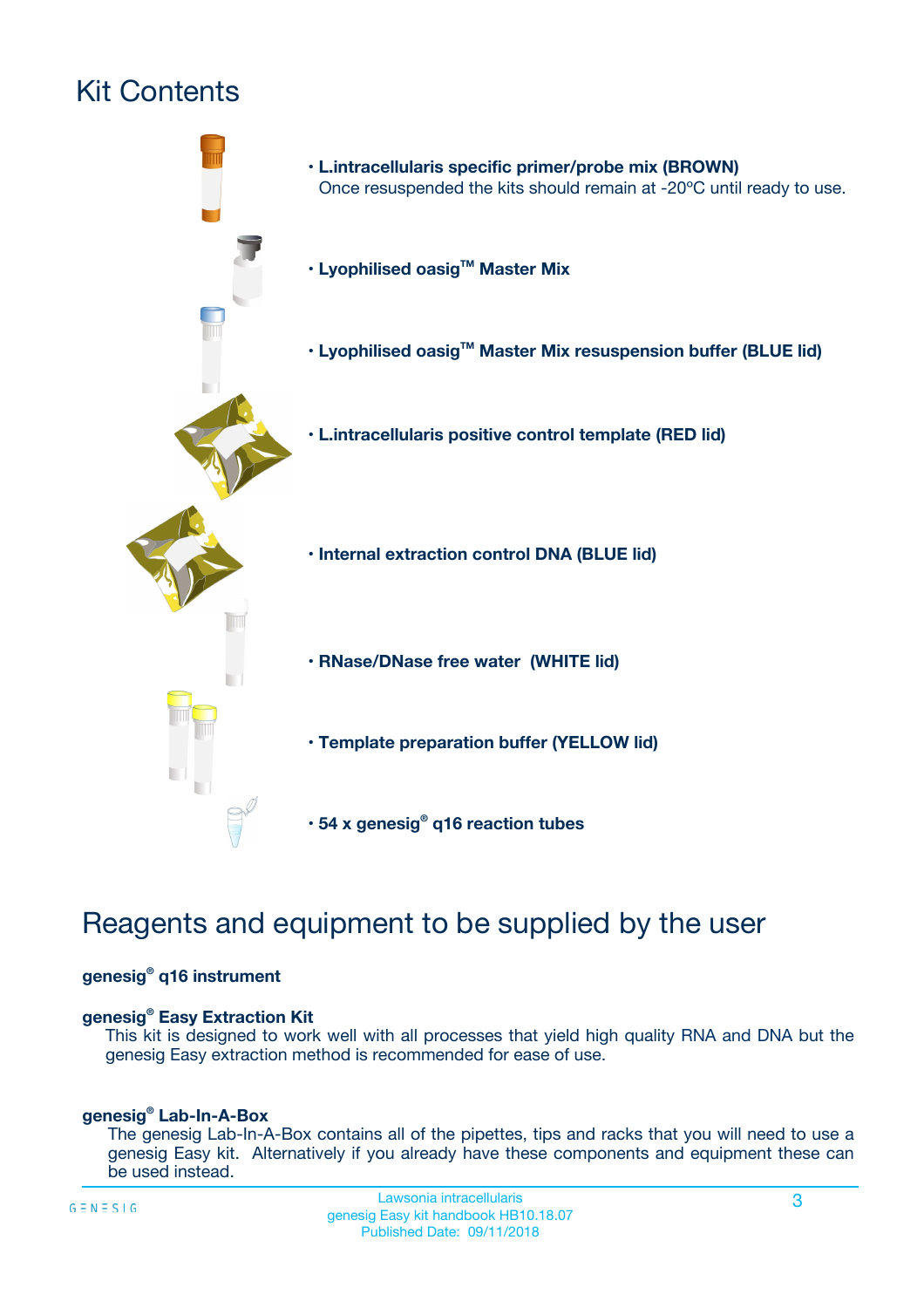## Step-by-step guide

### 1. Create your reaction mix



Use the blue pipette to transfer 500µl**\*** of the oasig Master Mix resuspension buffer into the tube of lyophilised oasig Master Mix and mix well by gently swirling. Then transfer all of that master mix into the brown tube labelled L.intracellularis primers/probe.

**\***Transfering 525µl of the oasig Master Mix resuspension buffer to your oasig Master Mix (instead of the 500µl recommended above) will enable you to take full advantage of the 50 reactions by accounting for volume losses during pipetting. In order to do so with the genesig Easy fixed volume pipettes use 1x blue, 2x red and 1x grey pipettes to make the total volume. Please be assured that this will not adversely affect the efficiency of the test.

Cap and shake tube to mix. A thorough shake is essential to ensure that all components are resuspended. **Failure to mix well can produce poor kit performance.**

Leave to stand for 5 minutes. Now your reaction mix is ready to use.

Store the reaction mix in the freezer from hereon.

#### Top tip

- Ensure that the reaction mix is mixed thoroughly before each use by shaking.
- **•** Once resuspended do not expose genesig Easy kit to temperatures above -20°C for longer than 30 minutes at a time.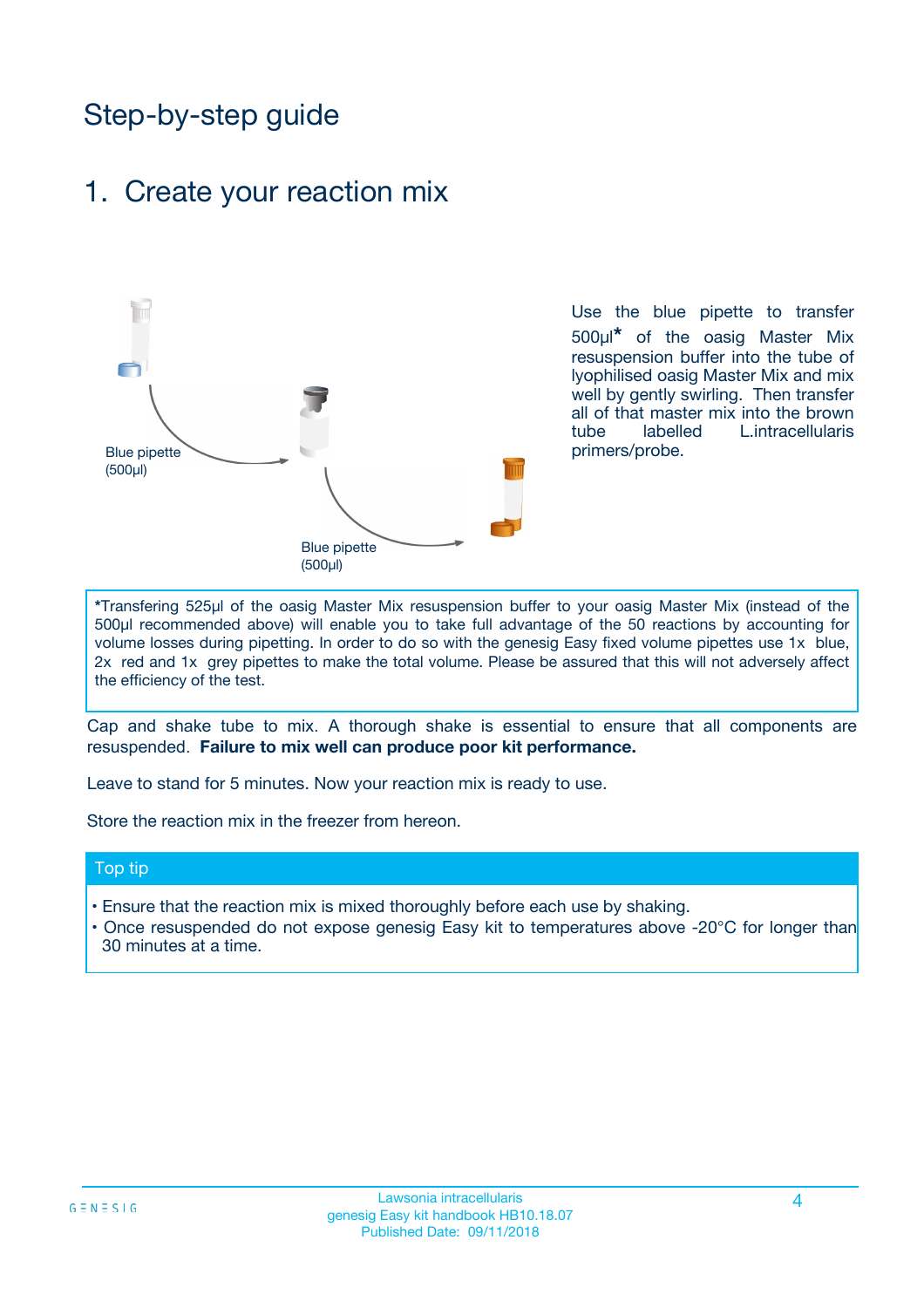## 2. Internal extraction control



Use the blue pipette to transfer 1000µl (2 x 500µl) of template preparation buffer into the Internal Extraction Control DNA tube. Cap and shake tube to mix.

Your kit contains Internal Extraction Control DNA. This is added to your biological sample at the beginning of the DNA extraction process. It is extracted along with the DNA from your target of interest. The q16 will detect the presence of this Internal Extraction Control DNA at the same time as your target. This is the ideal way to show that your DNA extraction process has been **successful.** 

#### **If you are using an alternative extraction kit:**

Use the red pipette to transfer 10µl of Internal Extraction Control DNA to your sample **after** the lysis buffer has been added then follow the rest of the extraction protocol.

#### **If you are using samples that have already been extracted:**

Use the grey pipette to transfer 5µl of Internal Extraction Control DNA to your extracted sample.

### 3. Add reaction mix to all reaction tubes



For every reaction to be run, use the red pipette to add 10µl of your L.intracellularis reaction mix to every tube.

#### Top tip

- Always pipette the reaction mix directly into the bottom of the tube.
- You can label the tube lids to aid your reaction setup but avoid labelling tube sides.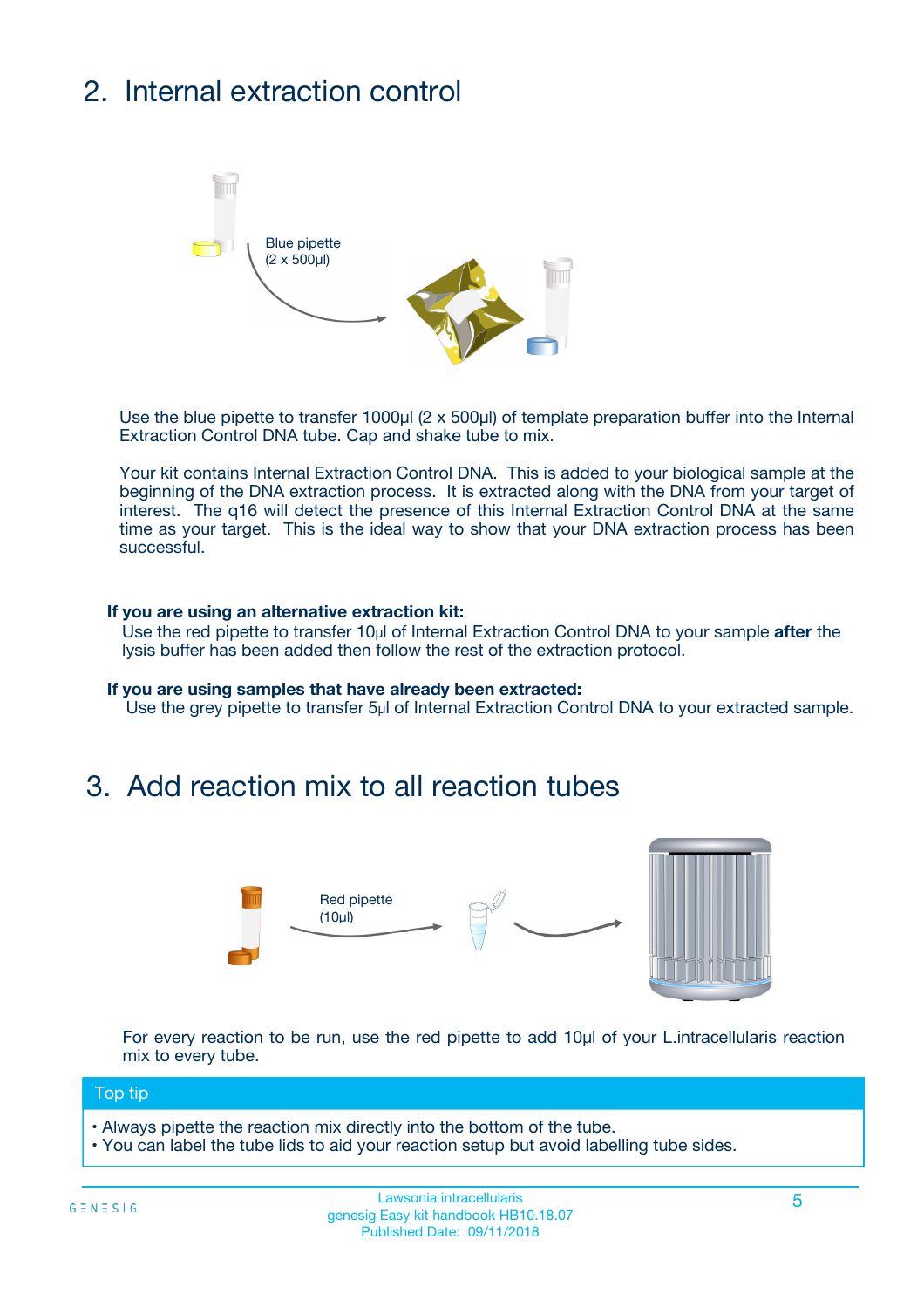### 4. Negative control



For each test you will require a negative control. Instead of DNA, water is used. This sample should typically prove negative thus proving that all of your positive samples really are positive.

To create a negative control reaction simply use the red pipette to add 10µl of the water to the required reaction tubes. Close these tubes after adding the water.

Because some genesig kit targets are common in the environment you may occasionally see a "late" signal in the negative control. The q16 software will take this into account accordingly.

#### Top tip

**•** Always add the water to the side of the tube to reduce the introduction of bubbles.

### 5. Set up a test



For each sample you wish to analyse, use the red pipette to add 10µl of your DNA sample to the required reaction tubes. Close these tubes after adding the sample. Always change pipette tips between samples.

#### Top tip

**•** Always add the DNA sample to the side of the tube to reduce the introduction of bubbles.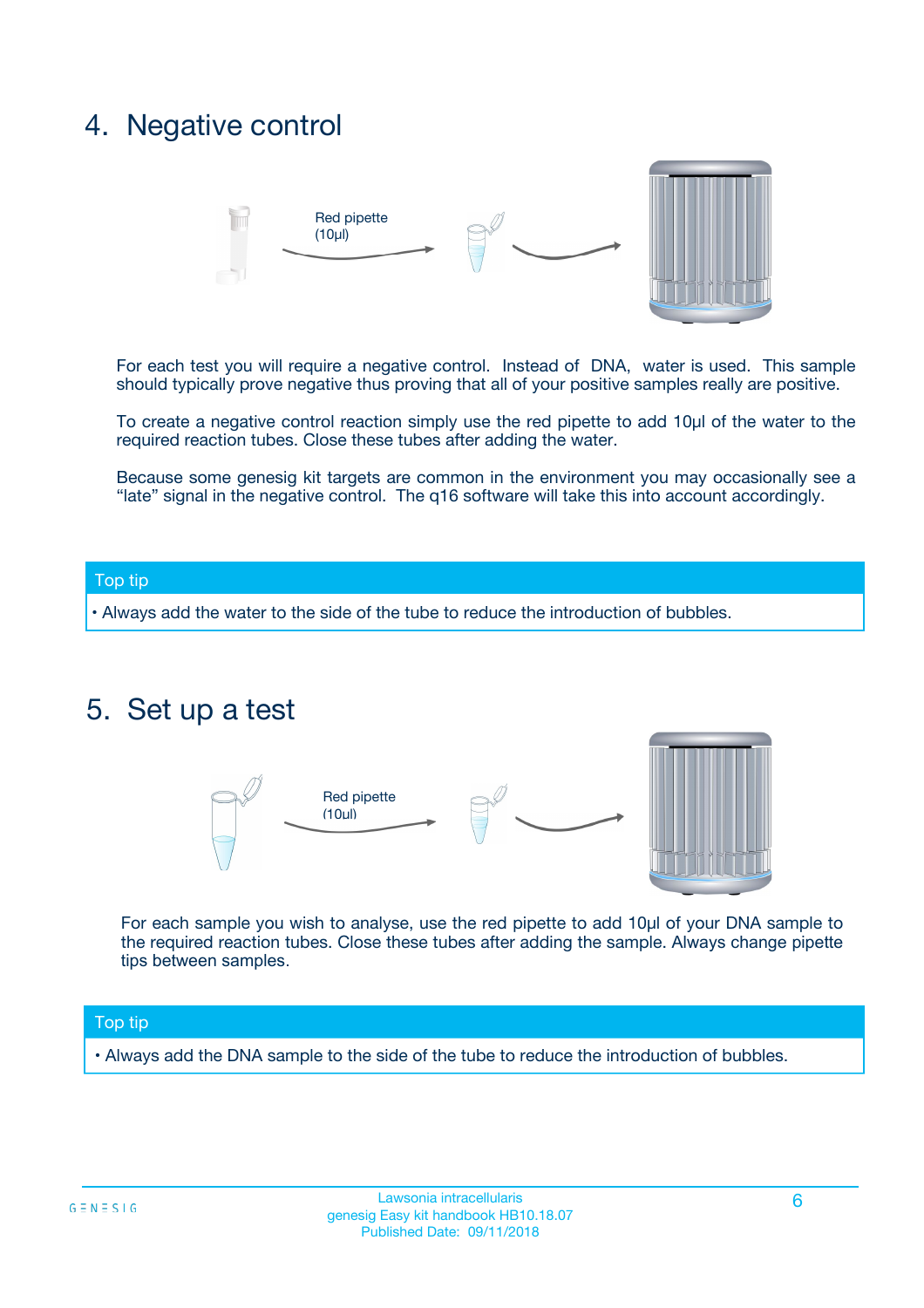### 6. Positive control



Use the blue pipette to transfer 1000µl (2 x 500µl) of template preparation buffer into the positive control template tube. Cap and shake tube to mix.

Each time you run a test you will require a positive control. This is a small portion of DNA from your target of interest. It serves two purposes:

1. It will always test positive so it shows that everything is working as it should be.

2. The q16 software knows how much DNA is present in the positive control. So it can automatically compare your sample of interest with the positive control to calculate the amount of target DNA in your sample.

To create a positive control reaction, simply use 10µl of the positive control instead of your DNA sample.



Take great care when setting up your positive control. The positive control template has the potential to give you a false positive signal in your other samples. Set positive controls up last after all other sample tubes are closed. Always change pipette tips between samples. You may even choose to set up positive controls in a separate room.

#### Top tip

**•** Always add the positive control to the side of the tube to reduce the introduction of bubbles.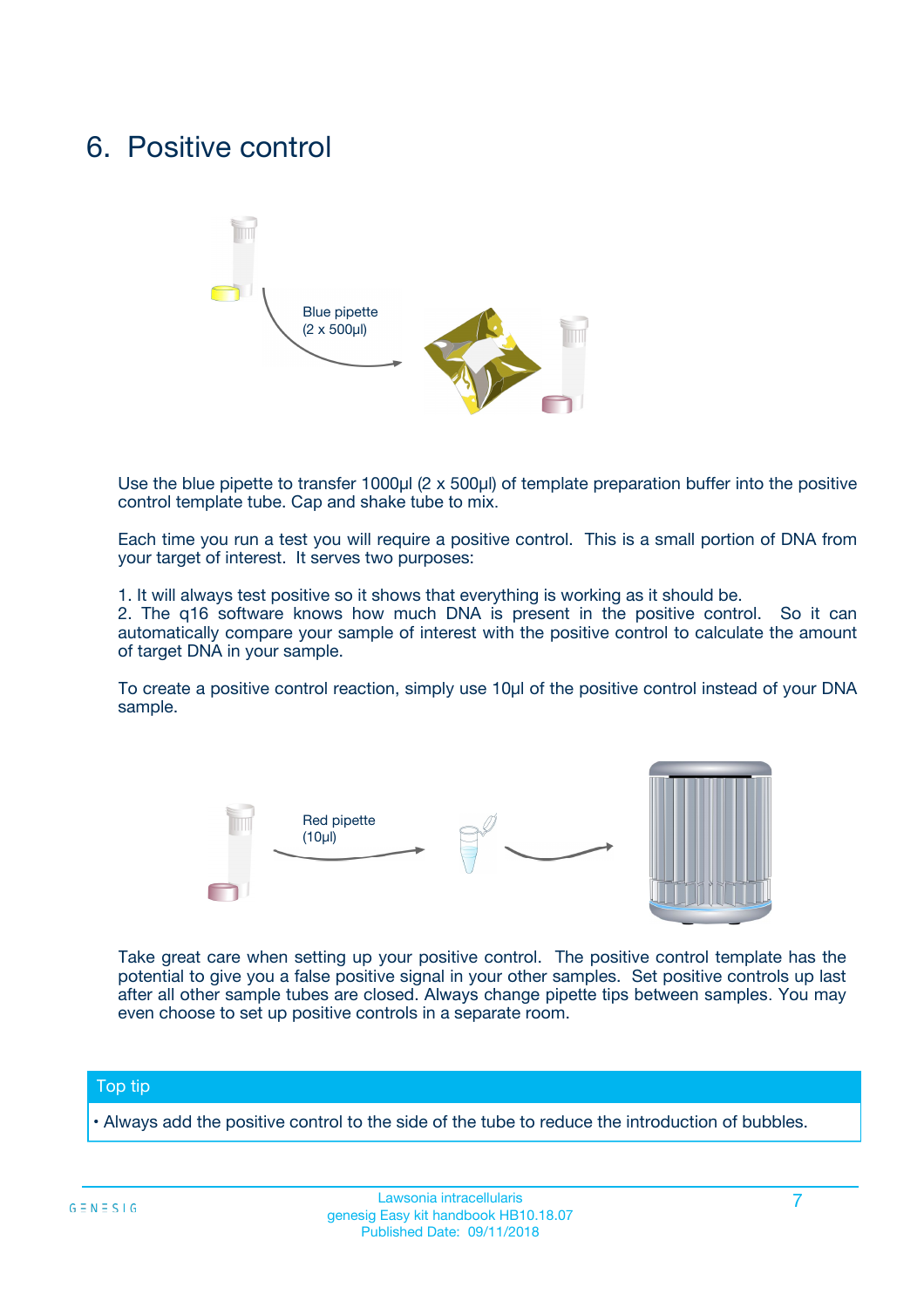## 7. Running the test

Place the tubes into the correct positions in your q16 as defined by the software, this may include positioning of empty tubes to ensure that the q16 lid is balanced. The run can then be started.

|                      | genesig q16 PCR software - 1.2                                               |                                |                              |                                          | $\begin{array}{c c c c} \hline \multicolumn{3}{c }{\textbf{0}} & \multicolumn{3}{c }{\textbf{0}} \end{array}$<br>$\Sigma\!3$ |
|----------------------|------------------------------------------------------------------------------|--------------------------------|------------------------------|------------------------------------------|------------------------------------------------------------------------------------------------------------------------------|
|                      | $\vert \cdot \vert$<br><b>Open Experiments:</b><br>Unsaved (New Experiment 2 | Open<br>Save<br>$\sqrt{9}$ New | Save As                      | <b>C</b> Close<br><b>X</b> Configuration | $G \equiv N \equiv S \mid G$                                                                                                 |
| <b>Stages:</b>       | Setup<br><b>Results</b>                                                      |                                |                              |                                          |                                                                                                                              |
| <b>Notes</b>         |                                                                              | <b>Samples</b>                 |                              | <b>Tests</b>                             |                                                                                                                              |
|                      | <b>Name and Details</b>                                                      | Color<br>Name                  | Note                         | Color<br>Name                            | Note                                                                                                                         |
|                      | New Experiment 2017-10-26 11:06                                              | Sample 1                       | ÷                            | Test 1                                   | ÷                                                                                                                            |
|                      | Kit type: genesig® Easy Target Detection kit                                 | Sample 2                       |                              |                                          |                                                                                                                              |
|                      | Instrument Id.:                                                              | Sample 3                       | $\qquad \qquad \blacksquare$ |                                          | $\qquad \qquad \blacksquare$                                                                                                 |
|                      | <b>Run Completion Time:</b>                                                  | Sample 4                       |                              |                                          |                                                                                                                              |
| <b>Notes</b>         | <b>A</b><br>v                                                                | Sample 5                       | $\triangle$<br>$\oplus$      |                                          | 4<br>₩                                                                                                                       |
| <b>Well Contents</b> |                                                                              |                                |                              | Run                                      |                                                                                                                              |
| Pos.                 | Test                                                                         | Sample                         |                              | <b>Run Status</b>                        |                                                                                                                              |
| $\overline{1}$       | Test 1                                                                       | <b>Negative Control</b>        | $\blacktriangle$             |                                          |                                                                                                                              |
| $\overline{2}$       | Test 1                                                                       | <b>Positive Control</b>        |                              |                                          |                                                                                                                              |
| 3                    | Test 1                                                                       | Sample 1                       |                              | Show full log                            |                                                                                                                              |
| $\overline{4}$       | Test 1                                                                       | Sample 2                       |                              |                                          |                                                                                                                              |
| 5                    | Test 1                                                                       | Sample 3                       |                              | <b>Run Control</b>                       |                                                                                                                              |
| 6                    | Test 1                                                                       | Sample 4                       |                              |                                          |                                                                                                                              |
| $\overline{7}$       | Test 1                                                                       | Sample 5                       |                              |                                          |                                                                                                                              |
| -8                   |                                                                              |                                |                              | Abort Run                                | $\triangleright$ Start Run                                                                                                   |
|                      | <b>JOB FURTY TURE TO BULLMAR LIB</b>                                         |                                | $\overline{\mathbf{v}}$      |                                          |                                                                                                                              |

#### Top tip

- Before loading tubes into the q16, check for bubbles! Flick the bottom of the tubes to remove any bubbles that may have formed during the test setup.
- Apply centrifugal force with a sharp wrist action to ensure all solution is at the bottom of the reaction tube.
- When repeating a test you can use a previous file as a template by clicking 'open' then selecting File name > Files of Type > Experiment file as template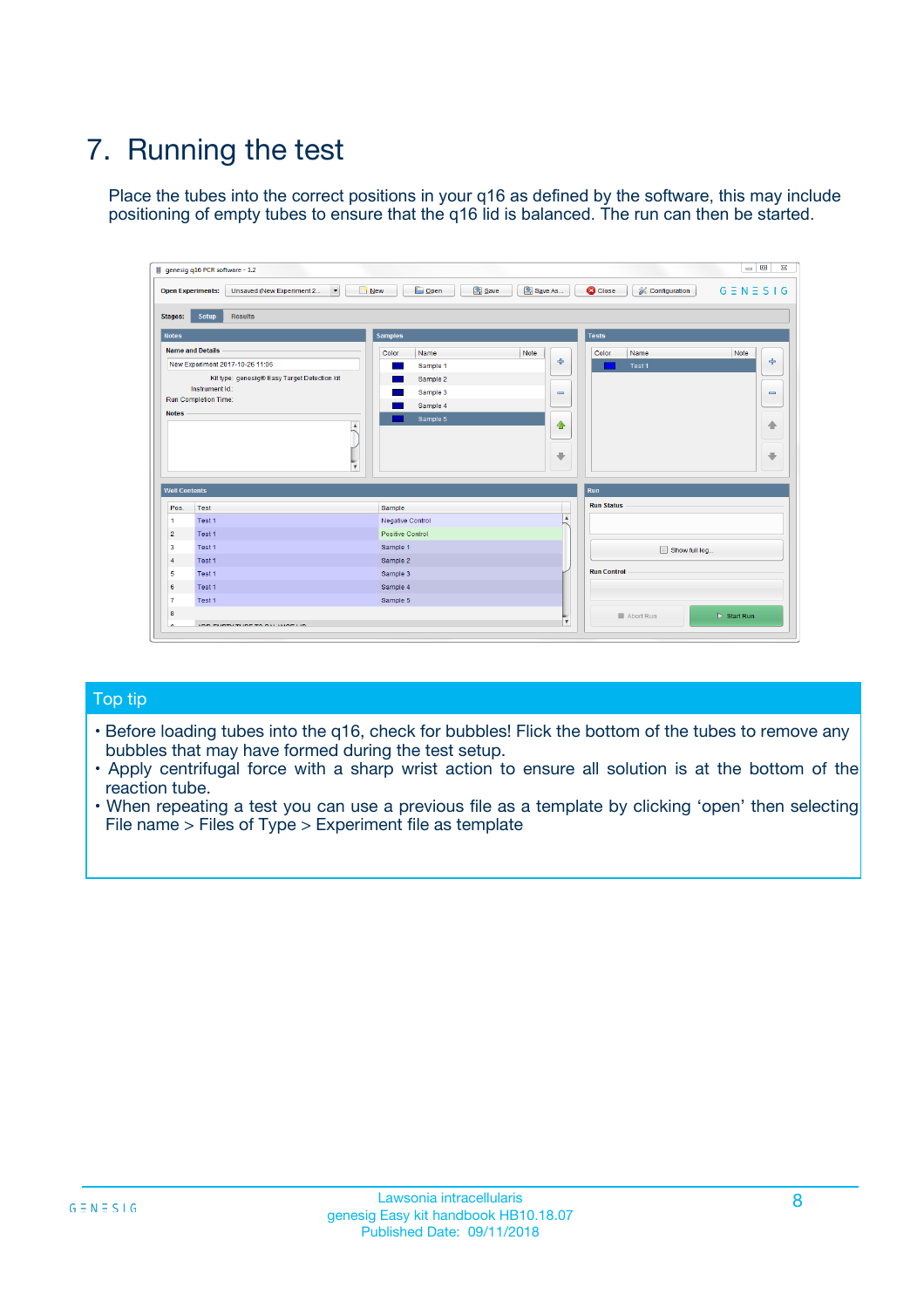### What do my results mean?

Analysis of your data is carried out automatically by the genesig q16. The following information is designed to help you fully understand a result or to troubleshoot:

### "Positive"

#### **Explanation**

Your sample has produced a positive result. Your target of interest is present and you can use the reported quantity.

"Negative"

#### **Explanation**

Your sample has produced a negative result. The target is not present in your sample.

### "Test contaminated"

#### **Explanation**

The Negative Control should be completely free of any DNA. If you see this error message it means that at some point during the setup, the Negative Control has been contaminated with DNA and has given a positive signal. This contamination has invalidated the test. The Positive Control and your test samples are both possible sources of contaminating DNA. The genesig q16 reaction tubes from previous runs will also contain very high amounts of DNA so it is important that these are carefully disposed of after the run is completed and NEVER OPENED. It may be the case that your kits have become contaminated which will lead to the same problem occurring repeatedly.

#### **Solutions**

1. Clean your working area using a commercial DNA remover solution to ensure the area is DNA free at the start of your run and re-run the test

2. If the problem persists then the kit has become contaminated and it will have to be discarded and replaced with a new kit. When you open the new kit, run a simple test to show that changing the kit has solved the problem. Prepare a test which includes only the Positive Control, the Negative Control and one 'mock sample'. For the 'mock sample' add water instead of any sample DNA. The result for the Negative Control and the mock sample should be negative indicating that contamination is no longer present.

#### **Preventive action**

An ideal lab set-up has a 'Clean area' where the test reagents are prepared and a 'sample area' where DNA samples and the Positive Control template are handled. The best workflow involves setting up all the test components (excluding the positive control template) in the clean area and then moving the tests to the sample area for sample and Positive Control addition. If this method is followed then the kit components are always kept away from possible sources of contamination. For extra security the Negative Control can be completely prepared and sealed in the clean area. All work areas should be decontaminated regularly with DNA remover.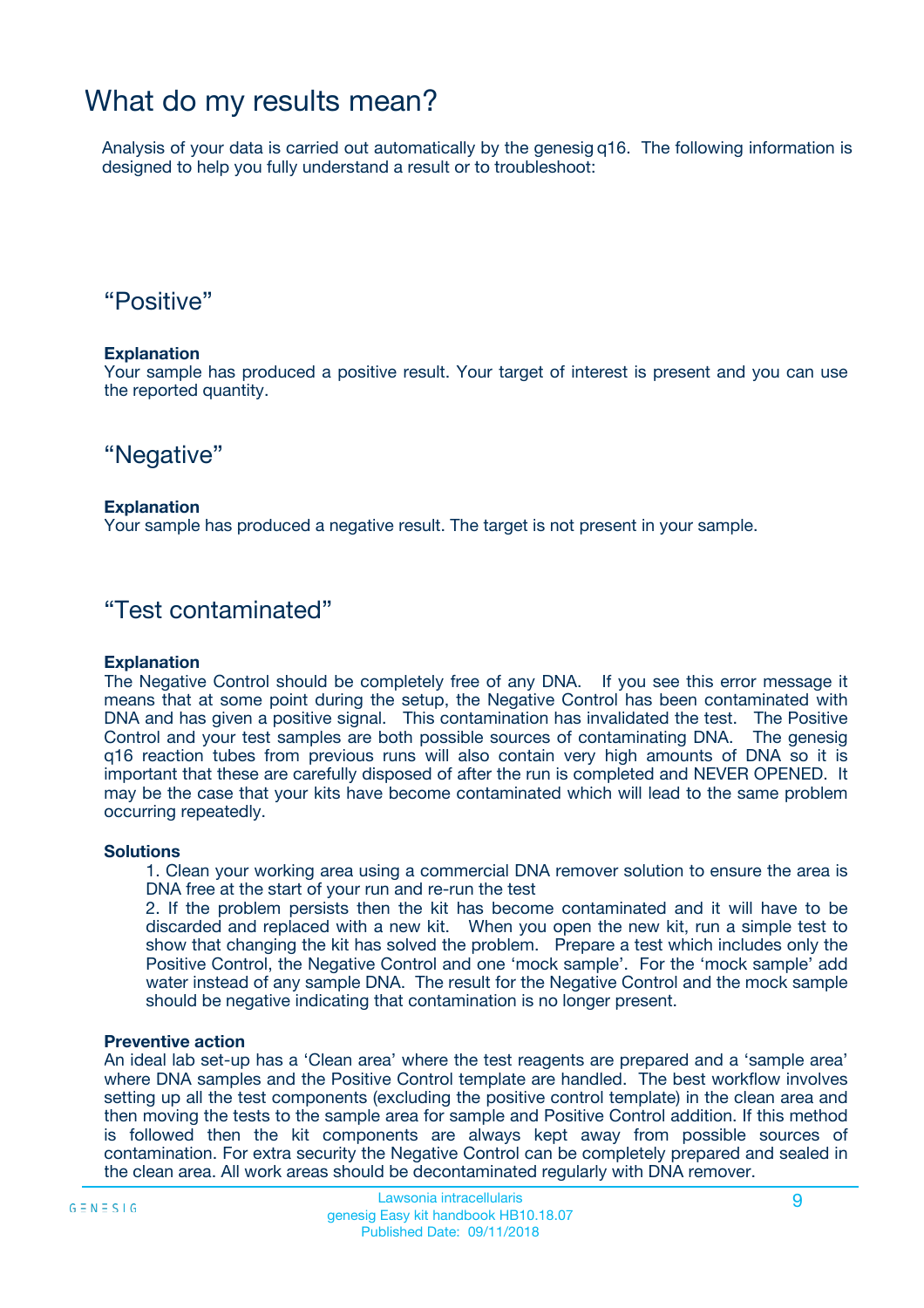### "Sample preparation failed"

#### **Explanation**

The test has failed because the quality of the sample was not high enough. The Internal Extraction Control component identifies whether the sample has been prepared correctly and is of suitable quality. This error message means that this quality control test has failed and the sample quality is not high enough for analysis.

#### **Solutions**

1. Check the sample preparation protocol for any user errors then repeat.

2. Poor quality samples can result from overloading the sample preparation protocol with too much starting material. Try reducing the amount of starting material then repeat.

3. Failing to add the Internal extraction Control DNA to your sample during the sample preparation protocol can also lead to a reported result of "sample preparation failed". Ensure that this step has not been overlooked or forgotten. If your samples are derived from an archive store or from a process separate from your genesig Easy extraction kit; you must add 5µl of Internal Extraction Control DNA into each 0.5ml of your sample to make it suitable for use on the q16.

### "Positive result, poor quality sample"

#### **Explanation**

The test is positive so if you are only interested in obtaining a 'present or absent' answer for your sample then your result is reliable. However, the test contains an Internal Extraction Control component that identifies if the sample is of high quality. This quality control test has failed and the sample is not therefore of high enough quality to accurately calculate the exact copy number of DNA present. If you require quantitative information for your sample then proceed with the solutions below.

#### **Solution**

For appropriate solutions, read the "Sample preparation failed" section of this handbook.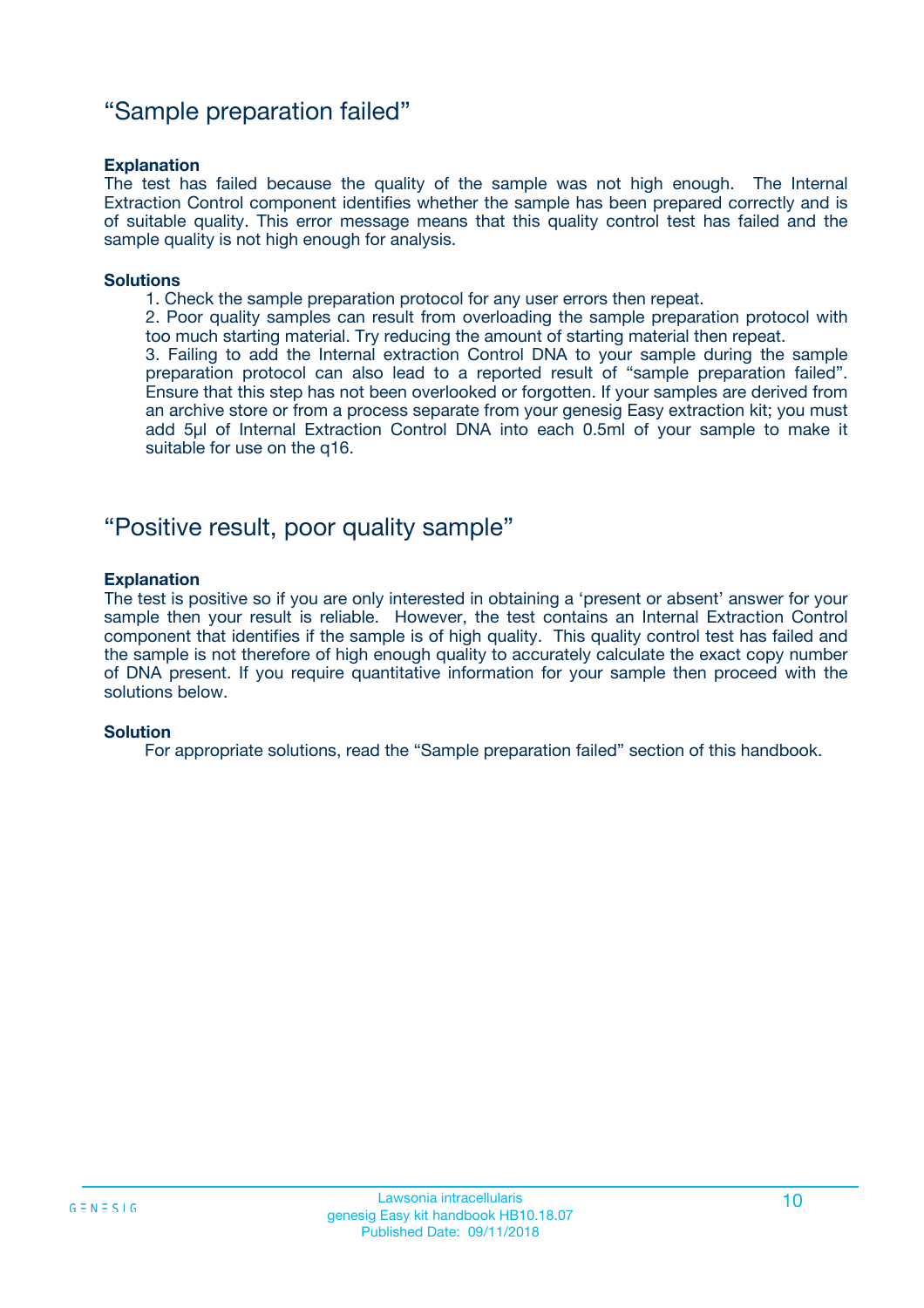### "Test failed"

#### **Explanation**

The test has failed because the Positive Control has not worked. The Positive Control is present to show that all aspects of the test are working correctly together. When this control test fails, the test as a whole is invalidated. This finding indicates that a problem has occurred in the reaction set-up part of the experiment and has nothing to do with sample preparation.

#### **Solutions**

- 1. Check the entire workflow and test set-up to look for any user errors, then repeat the test e.g. have the right colour pipettes and solutions been used with the correct tubes?
- 2. Ensure the positive and negative controls are inserted into the correct wells of your q16.

3. A component of the test may have 'gone off' due to handing errors, incorrect storage or exceeding the shelf life. When you open a new kit, run a simple test to show that changing the kit has solved the problem. Prepare a test which includes only the Positive Control, the Negative Control and one 'mock sample'. For the 'mock sample' add internal control template instead of any sample DNA. If the Positive Control works, the mock sample will now be called as a negative result.

### "Test failed and is contaminated"

#### **Explanation**

The Positive Control is indicating test failure, and the Negative Control is indicating test contamination. Please read the "Test Failed" and "Test contamination" sections of this technical support handbook for a further explanation.

#### **Solution**

For appropriate solutions, read both the "Test failed" and "Test contaminated" sections of this handbook.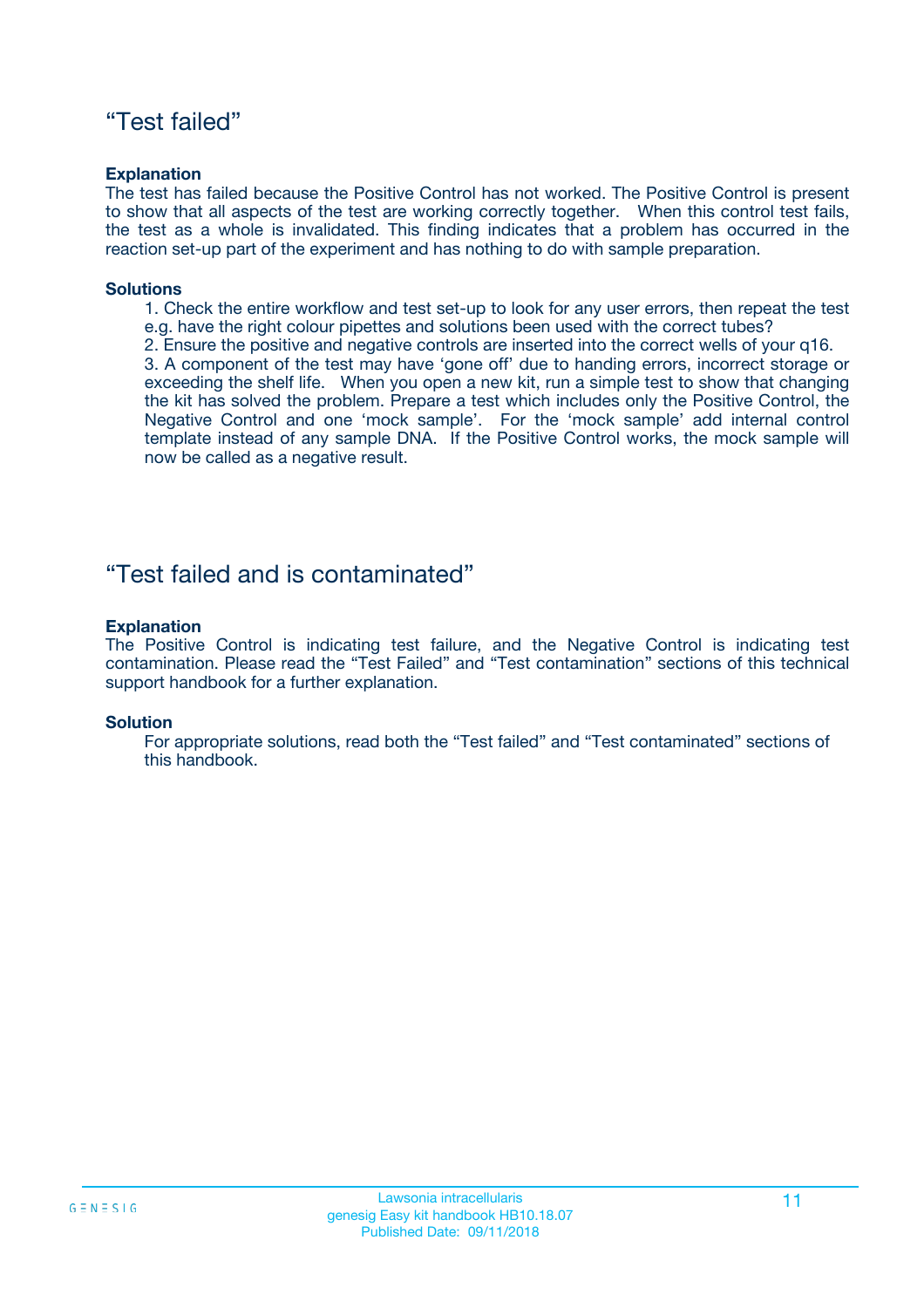### Lawsonia intracellularis

Lawsonia intracellularis is a Gram-negative, obligate intracellular bacterium.

L.intracellularis has a circular chromosome of 1,457,619 nucleotides. This bacterial pathogen causes disease in a wide range of animals but has been identified as the causative agent of proliferative enteropathy (PE), a disease endemic in pigs. In horses, equine proliferative enteropathy is commonly referred to as 'Lawsonia'.

The method of transmission is not fully understood but thought to be primarily through the fecal oral route via environmental contamination of feed and water. Feces from infected animals are the main source of new infections in susceptible animals. The cells replicate within the cytoplasm of intestinal proliferating crypt epithelial cells.

In pigs, PE causes gross pathological changes to the lower intestine through hyperplasic lesions and a thickening of the mucosal tissue. Symptoms include chronic, mild diarrhea or acute hemorrhagic diarrhea resulting in poor growth rates, weight loss, or in extreme cases, death. In horses lawsonia is most common in young horses between 2-10 months of age and symptoms include diarrhea, fever, pot belly appearance, poor hair cover and weight loss.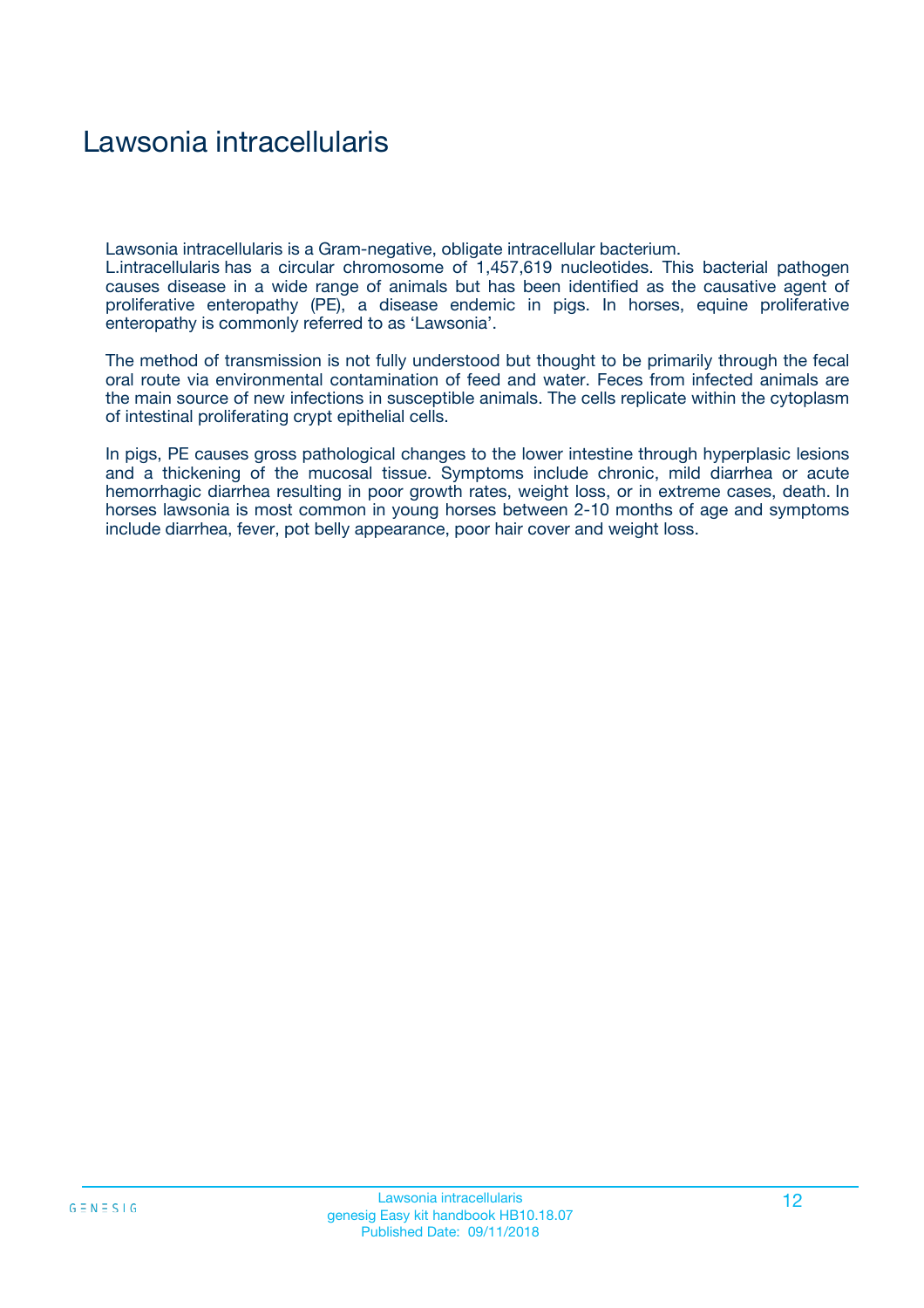## **Specificity**

The Primerdesign genesig Kit for Lawsonia intracellularis (L.intracellularis) genomes is designed for the in vitro quantification of L.intracellularis genomes. The kit is designed to have a broad detection profile. Specifically, the primers represent 100% homology with over 95% of the NCBI database reference sequences available at the time of design.

The dynamics of genetic variation means that new sequence information may become available after the initial design. Primerdesign periodically reviews the detection profiles of our kits and when required releases new versions.

If you require further information, or have a specific question about the detection profile of this kit then please send an e.mail to enquiry@primerdesign.co.uk and our bioinformatics team will answer your question.